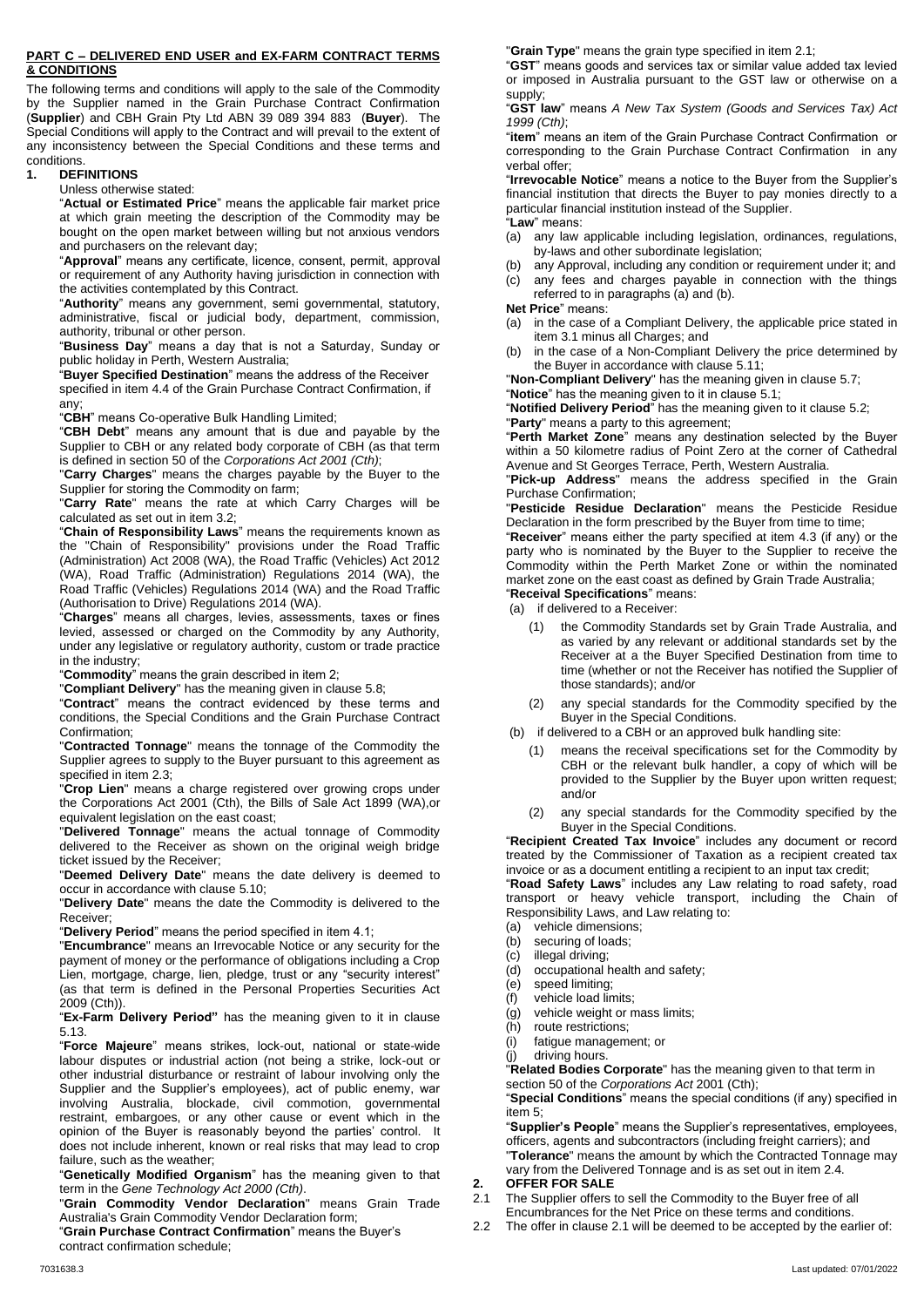- a. verbal acceptance of the offer by the Buyer and transmission of the Grain Purchase Contract Confirmation by the Buyer to the Supplier; or
- b. execution by the Supplier and Buyer of the Grain Purchase Contract Confirmation,
- and these terms and conditions shall form part of the Contract.

# **3. PAYMENT**

- 3.1 Subject to claus[e 3.2](#page-1-7) below, if delivery is deemed to occur in accordance with claus[e 5.10,](#page-1-1) then the Buyer must pay to the Supplier an amount equal to the Net Price plus the applicable Carry Rate for each tonne of Commodity delivered. Payment must be made within 14 Business Days from the Deemed Delivery Date.
- <span id="page-1-7"></span>3.2 If there are:
	- a. outstanding liens or encumbrances affecting the Commodity at the Delivery Date;
	- b. liquidated damages owing under clause [7;](#page-2-0)
	- c. any other monies or liabilities due to the Buyer by the Supplier on any account; or
	- an outstanding CBH Debt,
	- ("**Monies Owing**"), the Buyer may deduct the Monies Owing from the Net Price.
- 3.3 The Buyer is not required to pay the Supplier interest on overdue monies.
- 3.4 If the Supplier has a potential liability to the Buyer or any of its Related Bodies Corporate under any other contract, then the Buyer may in its discretion and notwithstanding any other provision of this Contract retain an amount equivalent to the Supplier's potential liability until such time that the Supplier's potential liability has either: a. crystallised and been paid; or
	- b. ceased to exist.
- 3.5 Any amounts owing by the Buyer or any of its Related Bodies Corporate to the Supplier whether under this Contract or otherwise, may, at the election of the Buyer, be set off against any amounts owing by the Supplier to the Buyer or any of its Related Bodies Corporate, whether under this Contract or otherwise. The Buyer holds the benefit of this clause and may exercise the rights under this clause on its own behalf and for and on behalf of each of its Related Bodies Corporate but nothing in this clause obliges such Related Bodies Corporate to perform any of the obligations of the Buyer under this Contract. The Buyer will give notice to the Supplier of any set off effected under this clause.

# **4. FORCE MAJEURE**

- <span id="page-1-8"></span>If either Party is unable by reason of Force Majeure to perform any obligation under this Contract, it must give the other Party prompt written notice with full particulars of the Force Majeure and the extent to which it is likely to be unable to perform its obligations.
- 4.2 The obligation of the Party giving the notice will be suspended so far and so long as it is affected by the Force Majeure.
- 4.3 The Party giving the notice under claus[e 4.1](#page-1-8) must use its reasonable endeavours to mitigate the effects of the Force Majeure.
- 4.4 Neither Party will be able to claim Force Majeure under this Contract on the basis of anything that could reasonably be known to exist as at the date of this Contract.
- 4.5 If the Force Majeure continues for more than 6 months from the date of the notice in clause [4.1,](#page-1-8) the Buyer may, in its discretion, terminate this Contract.
- **5. DELIVERY**
- <span id="page-1-5"></span>5.1 The Seller will, by providing notice to the Supplier during the Delivery Period, identify the Buyer Specified Destination and the Receiver ("**Notice**").
- <span id="page-1-6"></span>5.2 The Supplier will be required to deliver the Contracted Tonnage to the Receiver at the Buyer Specified Destination no later than 5 days later than the Notice is provided ("**Notified Delivery Period**"), except if Buyer exercises its rights pursuant to 5.14.
- <span id="page-1-10"></span>5.3 The Supplier will provide the Buyer with a completed and signed Grain Commodity Vendor Declaration and a Pesticide Residue Declaration at least two Business Days prior to the date the Commodity is scheduled to be delivered. If the Buyer is not satisfied with any matters stated on the Grain Commodity Vendor Declaration or Pesticide Residue Declaration, the Buyer may cancel the delivery of the Commodity and may also elect to terminate this agreement without any further liability to the Supplier.
- 5.4 Upon delivery to the Receiver the Commodity will be weighed and sampled to ascertain the Delivered Tonnage and whether or not the Commodity complies with the Receival Specifications applicable to that Grain Type.
- 5.5 The Delivered Tonnage will be determined by the Buyer:
	- a. from the Receiver's original weigh bridge tickets provided to the Buyer; or
		- b. if the Buyer considers that the weight specified on these tickets is manifestly wrong, such other weight as the Buyer considers appropriate; and
		- c. if a weighbridge is not available at the Receiver site, the original loading point weights will determine the Delivered Tonnage.
- 5.6 The unconditional certification of compliance with the Receival
	- Specifications issued by the Receiver, is final and binding.<br>If:
- <span id="page-1-4"></span> $5.7$ 
	- a. upon delivery to the Receiver it is found that the Commodity:
		- (1) does not comply with the Receival Specifications applicable for that Commodity;
		- (2) has been treated with pesticides, chemicals or other substances in a manner that is prohibited by law for grains intended for stockfeed, human consumption or industrial purposes;
		- (3) contains residues of pesticides, chemicals or other substances in concentrations that are not permitted by law for grains intended for stockfeed, human consumption or industrial purposes;
		- (4) does not conform to the Grain Commodity Vendor Declaration and Pesticide Residue Declaration most recently provided to the Buyer; or
	- b. the delivery results in the Delivered Tonnage exceeding the Contracted Tonnage by more than the Tolerance;
	- c. the delivery is delivered outside the Notified Delivery Period,

then such delivery constitutes a "**Non-Compliant Delivery**" and the Buyer has sole discretion to accept or reject such a delivery.

- <span id="page-1-0"></span>5.8 If:
	- a. the delivery complies with the Receival Specifications applicable for that Commodity;
	- b. the final delivery under this agreement results in the Delivered Tonnage falling within the Tolerance,
	- then the delivery is deemed to be a "**Compliant Delivery**".
- <span id="page-1-9"></span>5.9 The Buyer must elect either to accept or reject a Non-Compliant Delivery within 10 Business Days of the Delivery Date, otherwise it is deemed to be accepted.
- <span id="page-1-1"></span>5.10 Delivery is deemed to occur ("**Deemed Delivery Date**") on the earlier of:
	- a. the Delivery Date if the delivery is a Compliant Delivery;
	- b. the date a Non-Compliant Delivery is accepted; or
	- c. 10 Business Days from the Delivery Date if the delivery is a Non-Compliant Delivery and no election is made pursuant to clause [5.9.](#page-1-9)
- <span id="page-1-3"></span>5.11 If the Buyer accepts a Non-Compliant Delivery, the Supplier agrees to accept payment from the Buyer at the price payable by the Buyer for such a Commodity (determined in the Buyer's discretion) as at the date on which the Buyer determines the Commodity was a Non-Compliant Delivery. Acceptance by the Buyer in these circumstances does not constitute a waiver of its rights under claus[e 13.10.](#page-3-0)
- <span id="page-1-11"></span>5.12 If the Buyer rejects a Non-Compliant Delivery, the Supplier will be deemed to be in default of its obligations under this agreement. In these circumstances, the Supplier must pay the Buyer:
	- a. for any costs incurred by the Buyer as a result of the Supplier's default; and
	- b. liquidated damages for default pursuant to clause [7.](#page-2-0)
- <span id="page-1-2"></span>5.13 **EX-FARM**
	- a. If the Buyer elects to collect the Commodity Ex-farm during the Delivery Period, the Buyer will give the Supplier 5days' notice of its intention to pick up the Commodity ("**Ex-Farm Delivery Period"**) and will arrange for the Buyer's freight contractor to pick up the Commodity from the Pick-up Address.
	- b. The Supplier agrees to make the Commodity available for collection by the Buyer's Freight Contractor during the Ex-Farm Delivery Period.
	- c. At the time the Commodity is collected, the Supplier is responsible for inspecting the vehicles of the Buyer's Freight Contractor to ensure that they are clean and free from contaminants. If the vehicles are not clean and free from contaminants, the Supplier will immediately notify the Buyer to arrange alternative vehicles.
	- d. Clauses [5.3](#page-1-10) to [5.12](#page-1-11) (inclusive) will also apply for Ex-farm delivery under clause [5.13.](#page-1-2)

# <span id="page-1-12"></span>**6. ROAD SAFETY LAWS**

- 6.1 At all times in connection with the performance of this Contract, the Supplier must comply, and must ensure the Supplier's People comply, with all Road Safety Laws.
- 6.2 The Supplier must ensure that the Supplier's People are aware of all relevant provisions of the Road Safety Laws and are adequately trained to comply with the Road Safety Laws in connection with this Contract.
- 6.3 The Supplier must notify the Buyer immediately if the Supplier considers a Grain Purchase Contract Confirmation or any other direction issued by the Buyer or Receiver in relation to the transport of the Commodity may, if complied with, cause any person to breach any Road Safety Law.
- 7031638.3 Last updated: 07/01/2022 6.4 The Supplier must maintain all information and documents necessary to substantiate the Supplier's compliance with the Road Safety Laws in connection with this Contract and must make such material available to the Buyer when reasonably required by the Buyer to audit the Supplier's compliance with the Road Safety Laws. This obligation survives termination of this Contract.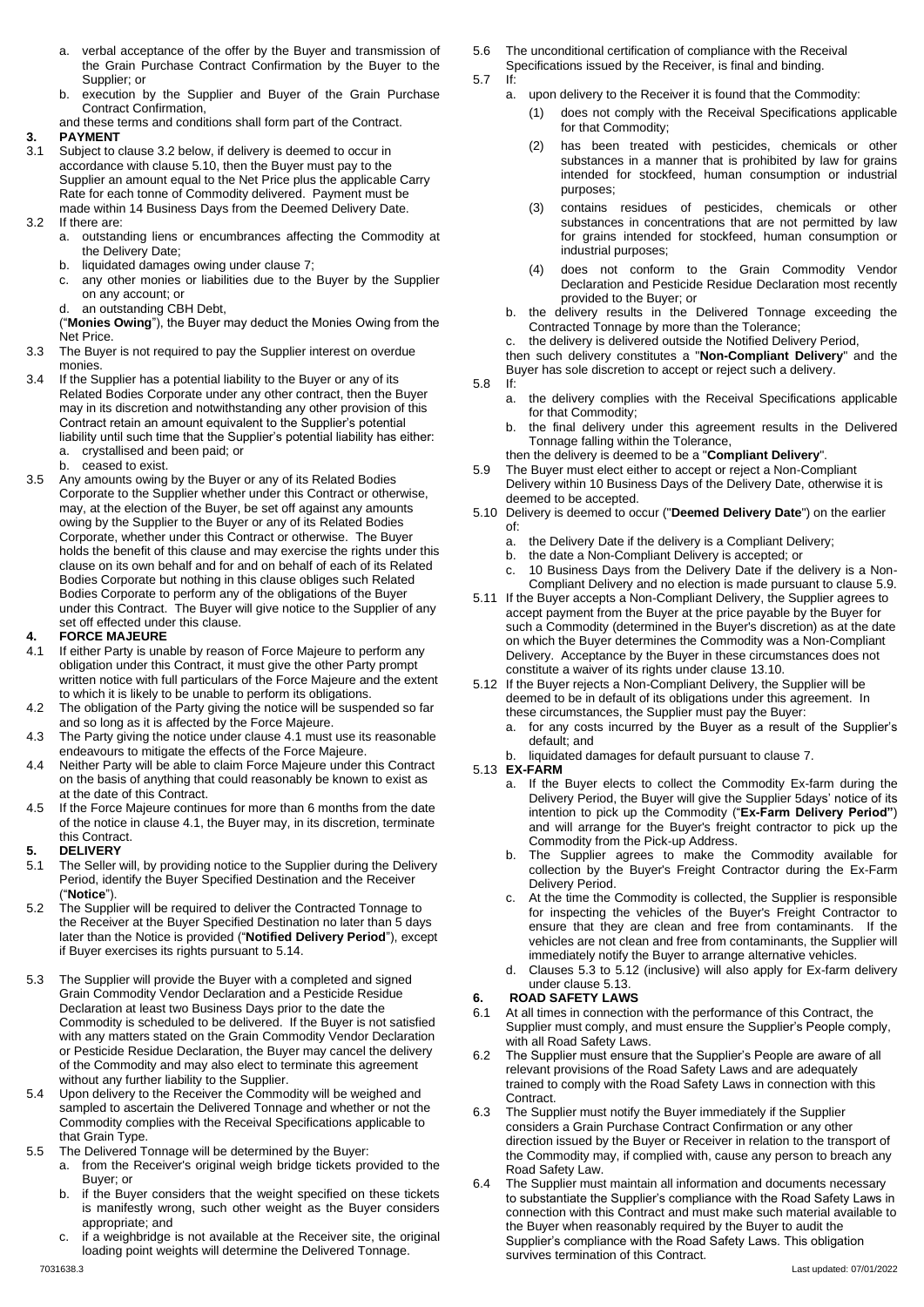6.5 Without limiting any other right or remedy of the Buyer, if the Supplier breaches this claus[e 6](#page-1-12) the Buyer may terminate this Contract with immediate effect by written notice to the Supplier.

#### <span id="page-2-0"></span>**7. DEFAULT**

- 7.1 Failure to deliver the Commodity in accordance with the terms and conditions of the Contract is a default by the Supplier.
- <span id="page-2-1"></span>7.2 If the Supplier defaults under this Contract, the Buyer may recover liquidated damages from the Supplier calculated as follows:
	- if the Net Price is less than the Actual or Estimated Price, the difference between the Net Price and the Actual or Estimated Price multiplied by the total shortfall in tonnes (calculated on the basis of the tonnage specified in item 2.3, and not taking into account any tolerance specified in item 2.4), the relevant Actual or Estimated Price being either at the time the Supplier advises the Buyer of the default or, in the absence of such advice, on the next Business Day following the end of the Deemed Delivery Period. Where such an amount is less than \$200.00, a minimum charge of \$200.00 applies; or
	- b. if the Actual or Estimated Price is less than the Net Price, \$200.00.
	- c. damages for multigrade contracts will be determined on: the feed price for barley contracts; the APW1 price for wheat contracts; the feed price for oat contracts; the standard grade for field pea, canola, lupins and faba bean contracts.
- 7.3 The parties acknowledge that the liquidated damages in claus[e 7.2](#page-2-1) represent an accurate estimate of the loss that the Buyer is likely to suffer if the Supplier is in default.
- 7.4 If the Supplier defaults under this contract the Buyer has the right to not enter into further contracts with the Supplier.
- 7.5 The Supplier must pay interest on all amounts owing to the Buyer on any invoice that remains outstanding upon expiration of the due date expressed in the invoice at a rate 5% above the rate published on the Australian Financial Markets Association webpage BBSW as at 11 am on 31st October each year or as otherwise amended and notified to the Supplier if there is a significant rise in this rate.
- 7.6 Interest will be calculated daily from the due date expressed in the invoice, until all amounts owing on the invoice, including interest, have been paid.
- 7.7 Payments by the Supplier marked specifically for a particular invoice will be applied by the Buyer firstly in reduction of the interest outstanding and accruing on the invoice and then on any amount outstanding on the invoice.
- 7.8 Any loss or damage incurred by the Buyer in recovering any outstanding monies shall be paid in full by the Supplier.
- **8. RISK AND TITLE**
- 8.1 The Supplier bears all risk in relation to the Commodity until the Deemed Delivery Date.
- 8.2 Title and ownership of the Commodity passes to the Buyer on the Deemed Delivery Date.

## **9. ELECTRONIC TRANSACTIONS**

- <span id="page-2-2"></span>9.1 The Supplier agrees and acknowledges that:
	- a. its entry into this Contract is not invalid for the purposes of any applicable law merely because it took place wholly or partly by means of one or more electronic communications (whether by email, online, SMS or other form of electronic message);
	- b. the Buyer may rely on any instruction, confirmation or other communication received from the Supplier via electronic communication (whether by email, online, SMS or other form of electronic message) which reasonably appears to have been sent by the Supplier;
	- c. it is the Supplier's responsibility to:
		- (1) provide the Buyer with true, accurate and complete personal information (including, without limitation, e-mail address and mobile phone number); and
		- (2) notify the Buyer immediately upon becoming aware of any change to that information, or of any actual or suspected breach of security of that personal information (including unauthorised access of the Supplier's email account or mobile phone, or that a mobile phone has been lost, stolen or misused) or that an unauthorised transaction has occurred;
	- d. the Buyer will rely on the information provided by the Supplier in accordance with clause [9.1\(](#page-2-2)c) for the purposes of entering into this Contract; and
	- without limiting any other right of the Buyer under this Contract, the Supplier will be liable for losses suffered by the Buyer caused by the Supplier's failure to comply with clause [9.1\(](#page-2-2)c) or resulting from any unauthorised transaction caused by the Supplier voluntarily disclosing its personal information to anyone, keeping a record of that personal information without making a reasonable attempt to disguise it or preventing unauthorised access to it, or acting with extreme carelessness in failing to protect that information.
- 7031638.3 Last updated: 07/01/2022 9.2 The Buyer may, at its discretion, refuse an instruction, confirmation or other communication received from the Supplier via electronic

communication (whether by email, online, SMS or other form of electronic message), in which case the Buyer may require the Supplier to verify the instruction, confirmation or other communication by another means. Failure by the Supplier to verify the instruction, confirmation or other communication to the Buyer's satisfaction will give rise to a right of the Buyer to declare null and void any transaction purported to be entered into by the Supplier.

# **10. SUPPLIER'S WARRANTIES AND INDEMNITIES**

- <span id="page-2-3"></span>10.1 Warranties
	- The Supplier warrants to the Buyer that:
	- a. the Commodity meets the Receival Specifications;
	- b. at the time of each delivery that the Commodity complied with the matters stated on the most current Grain Commodity Vendor Declaration and Pesticide Residue Declaration provided to the Buyer;
	- c. the Commodity is not contaminated with pesticides or herbicides;
	- d. none of the Commodity is a Genetically Modified Organism (unless declared in writing to, and agreed in writing by, the Buyer prior to delivery)
	- e. the Supplier and the Supplier's People will comply with all Road Safety Laws in connection with the delivery of the Commodity to the Receiver;
	- f. in entering into the Contract it has relied on its own skill and judgment:
	- g. it has not relied in any way on the Buyer's skill or judgment; and
	- h. it has not relied in any way on any representation made by the Buyer that has not been expressly stated in this agreement or upon any representations descriptions, illustrations, specifications or information contained in any other documents.
- 10.2 Indemnities

The Supplier agrees to indemnify the Buyer (and any related body corporate) from and against all actions, claims, causes of action (whether in contract, tort or statute), proceedings, demands losses, liabilities, damages, costs and expenses the Buyer suffers as a result of:

- a. any of the warranties set out in claus[e 10.1](#page-2-3) being false, incorrect or misleading (whether by omission or otherwise);
- b. a person claiming an interest in the Commodity regardless of whether the Supplier has notified the Buyer of that claim;
- c. the death or personal injury of any person that is caused or contributed to by the Supplier or its officers, employees, contractors or agents; and
- d. any breach of this Contract, including but not limited to a failure to meet the Receival Specifications.
- **11. AUTHORITY**
- 11.1 Each Party warrants its authority and power to enter into this Contract.
- **12. LIMIT OF LIABILITY**
- 12.1 The Buyer and the Receiver will not, to the fullest extent permitted by law, be under any liability for any direct, indirect, consequential or any other loss, expenses or damage resulting from the negligence or alleged negligence of the Buyer, the Receiver or any of their servants or agents in the performance of their obligations under the Contract, however it arises.
- 12.2 Except as specified in this Contract, all conditions, warranties and representations, expressed or implied by statute, common law or otherwise, by the Buyer and the Receiver, are excluded to the fullest extent permitted by law.

## **13. GENERAL**

- 13.1 Time is of the essence in every respect.
- 13.2 This Contract is governed by the laws of the State of Western Australia and the parties submit to the non-exclusive jurisdiction of the Courts of Western Australia and, as applicable, the Commonwealth of Australia.
- 13.3 All notices, requests, demands and other communications under or in connection with this Contract must be in writing, and must be given to the parties at their address or facsimile number shown in the Grain Purchase Contract Confirmation, or as otherwise notified. A notice sent by mail is deemed to have been given 72 hours after being sent in a properly addressed pre-paid envelope.
- 13.4 The Supplier must not assign its rights under, or the benefit of, this Contract. The Buyer has the right to assign its rights under, or the benefit of, this Contract.
- 13.5 **Liability of Supplier** In this Contract:
	- a. if the Supplier is comprised of more than one person then the obligations of the Supplier will bind such persons jointly and severally; and
	- b. if the Supplier enters into this Contract as a trustee, the Supplier shall be liable under this Contract in its personal capacity and in its capacity as trustee of the trust.
- 13.6 The Supplier acknowledges and agrees that any telephone conversation with the Buyer may be recorded and kept as evidence of the Supplier's instructions unless the Supplier objects at the beginning of the telephone conversation.
- 13.7 Except as otherwise provided in this Contract, this Contract may only be varied by agreement in writing.